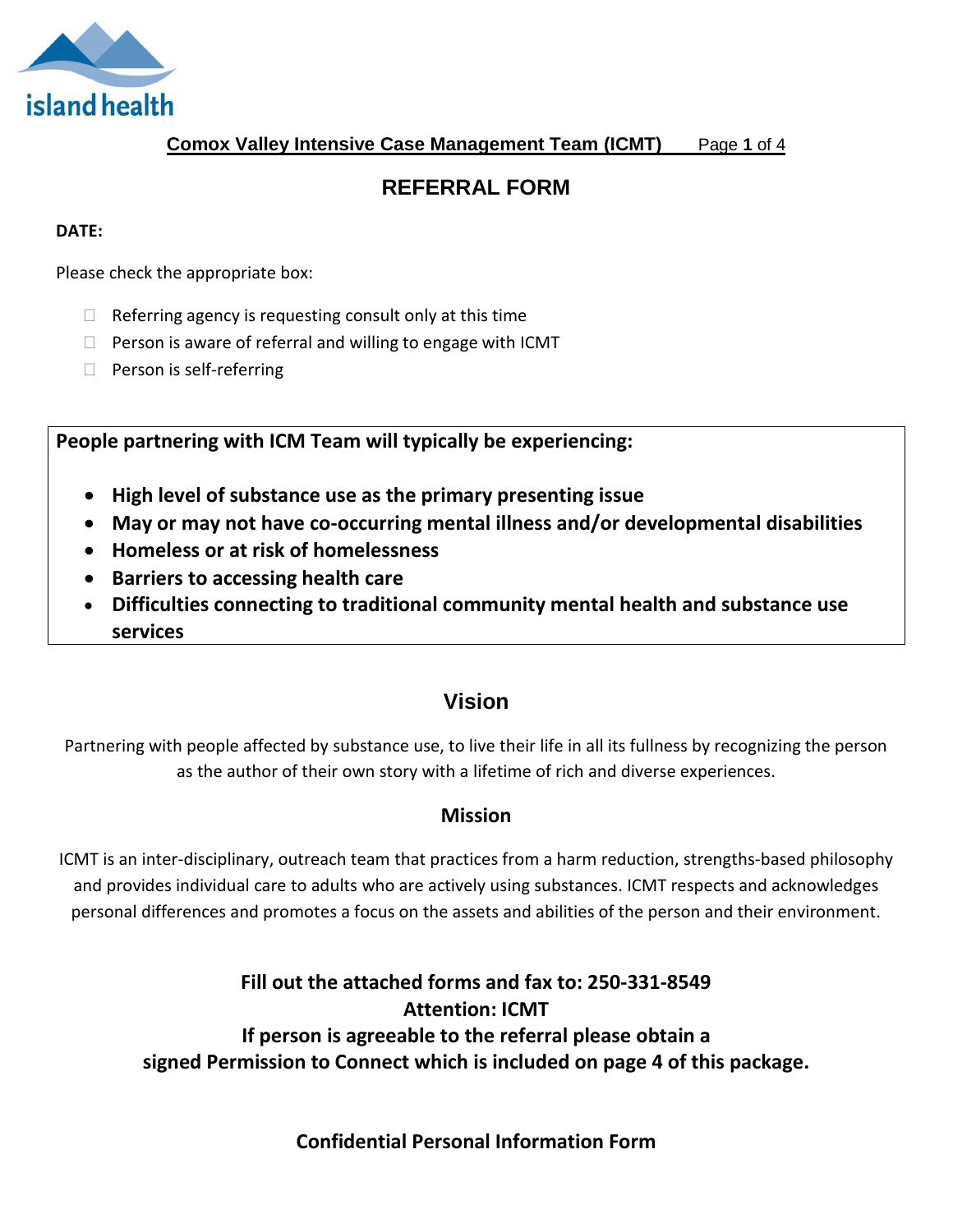

## **Comox Valley Intensive Case Management Team (ICMT)** Page **2** of 4

| <b>APPLICANT:</b>                                                                                                          |            |      |                           |                  |
|----------------------------------------------------------------------------------------------------------------------------|------------|------|---------------------------|------------------|
| Legal First / Last Name:                                                                                                   |            |      | MRN (if applicable):      |                  |
| Preferred Name:                                                                                                            |            |      | Doctor's Name / Location: |                  |
| Care Card #:                                                                                                               | Birthdate: | Age: |                           | Gender Identity: |
| Living Situation (Please include address if available):                                                                    |            |      |                           |                  |
| Please also include frequent spots where person may be located in the community:                                           |            |      |                           |                  |
| Telephone / Contact#<br>Msg OK?<br>Primary #<br>N <sub>O</sub><br>Yes<br>No<br>Yes  <br>Messages: ________________________ |            |      |                           |                  |
| List substance(s) of choice, amount and frequency:                                                                         |            |      |                           |                  |
| Referred for the following reasons:                                                                                        |            |      |                           |                  |
| <b>REFERRAL SOURCE:</b>                                                                                                    |            |      |                           |                  |
| Agency:<br><b>Contact Name:</b><br>Phone#:<br>Fax#:<br>Address:                                                            |            |      |                           |                  |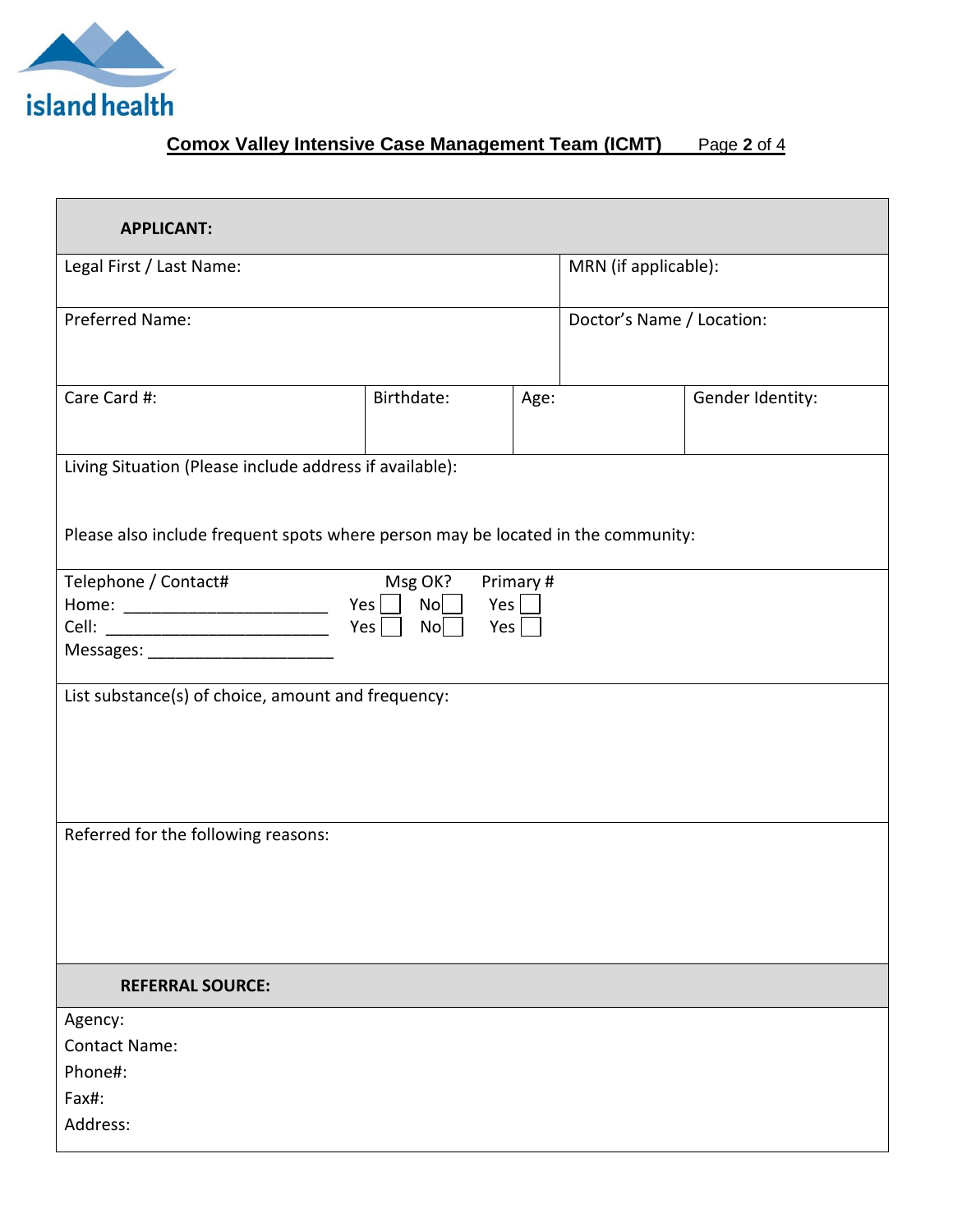

## **Comox Valley Intensive Case Management Team (ICMT)** Page **3** of 4

**Please include any other information that may be relevant to successfully supporting this person:**